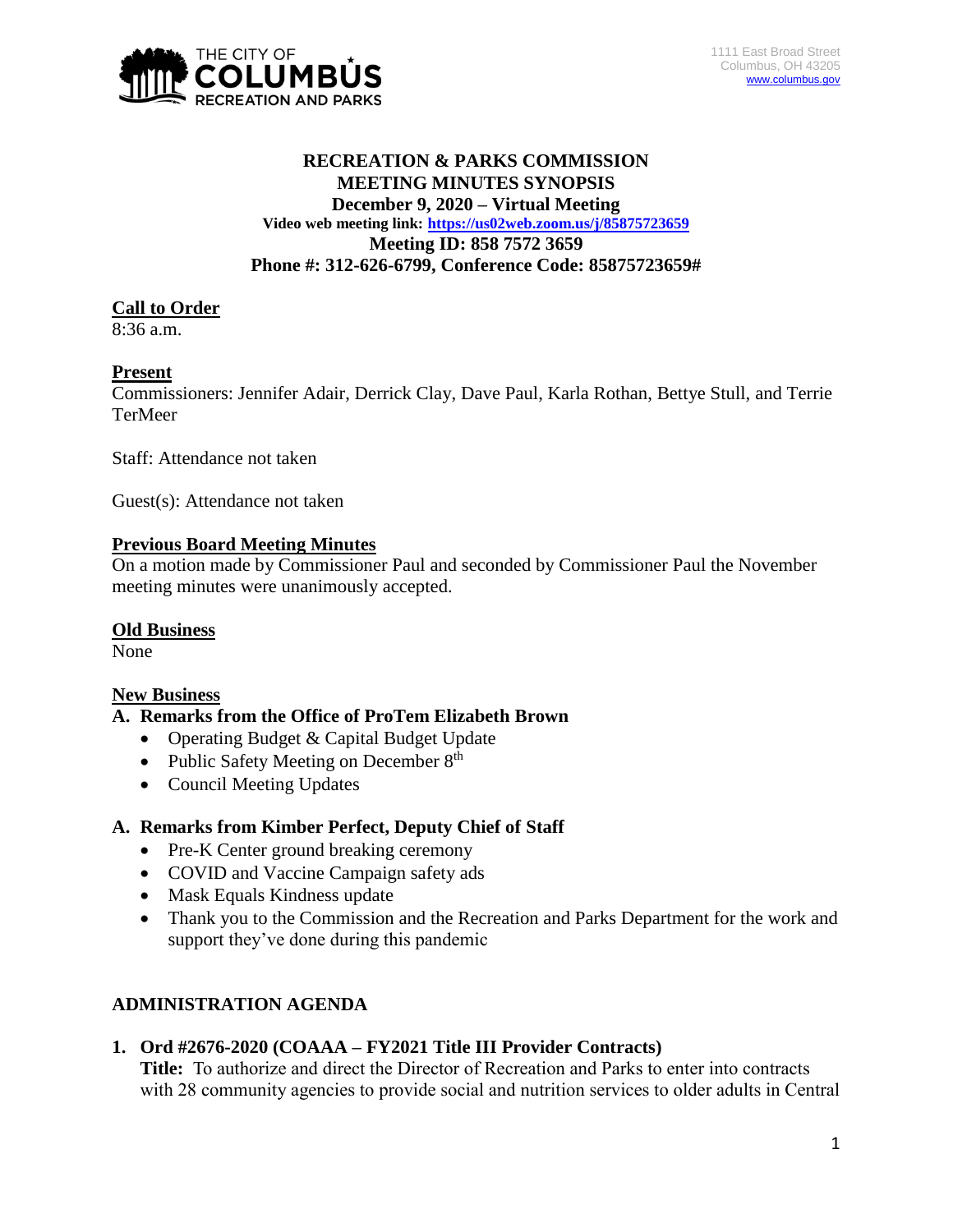

Ohio during 2021; to authorize the expenditure of \$6,310,000.00 from the Recreation and Parks Grant Fund; and to declare an emergency. (\$6,310,000.00)

## **2. Ord #2855-2020 (VCT Flooring Improvement Project 2020)**

**Title:** To authorize the Director of Recreation and Parks to enter into contract with Tyevco, Inc. for the VCT Flooring Improvements Project, to authorize the transfer of \$65,000.00 within the Recreation and Parks Voted Bond Fund, to authorize the amendment of the 2020 Capital Improvements Budget; to authorize the expenditure of \$65,000.00 from the Recreation and Parks Voted Bond Fund; and to declare an emergency. (\$65,000.00)

# **3. Ord #2856-2020 (Hoover Reservoir Amenities - Preliminary Engineering)**

**Title:** To authorize the Director of the Recreation and Parks Department to enter into contract with CESO Inc. to provide preliminary engineering services for the Hoover Reservoir Amenities project; to authorize an expenditure of \$45,980.00 from the Recreation and Parks Voted Bond Fund; and to declare an emergency. (\$45,980.00)

## **4. Ord #2857-2020 (Goodale Park UIRF 2020 Improvements Construction)**

**Title:** To authorize the Director of the Recreation and Parks Department to enter into contract with Tyevco for the Goodale Park 2020 UIRF Improvements**;** to authorize an expenditure of \$437,500.00 from the Urban Infrastructure Recovery Fund (UIRF); to authorize an expenditure of \$3,500.00 from the Urban Infrastructure Recovery Fund (UIRF) for interdepartmental inspections and fees; and to declare an emergency. (\$441,000.00)

## **5. Ord #2858-2020 (Glenwood Park Improvements 2020 - Engineering)**

**Title:** To authorize the Director of the Recreation and Parks Department to enter into contract Resource International, Inc. to provide field surveys and design services for the Glenwood Park Improvements; to authorize an expenditure of \$23,446.00 from the Recreation and Parks Voted Bond Fund; and to declare an emergency. (\$23,446.00)

## **6. Ord #2859-2020 (CMHA Real Estate Transactions 2020)**

**Title:** To authorize the Director of the Recreation and Parks Department to work with the Columbus Metropolitan Housing Authority (CMHA) to finalize property rights and ownership for four (4) different locations for which Recreation and Parks and Columbus Metropolitan Housing Authority (CMHA) has standing partnerships in working together and for the community.

## **7. Ord #2860-2020 (Parks/Forestry/Golf Equipment 2021)**

**Title:** To authorize the Director of Finance and Management to enter into various contracts for the purchase of maintenance equipment for the Recreation and Parks Department; to authorize the expenditure of \$829,190.00 from the Recreation and Parks Voted Bond Fund, to establish an Auditor's certificates in the amount of \$829,190.00; and to declare an emergency**.**  (\$829,190.00)

## **8. Ord #2861-2020 (Boat Club Lease Addendum 2020)**

**Title:** To authorize the Director of Recreation and Parks, with the approval of the Director of Finance and Management and the Director of the Department of Public Utilities to sign an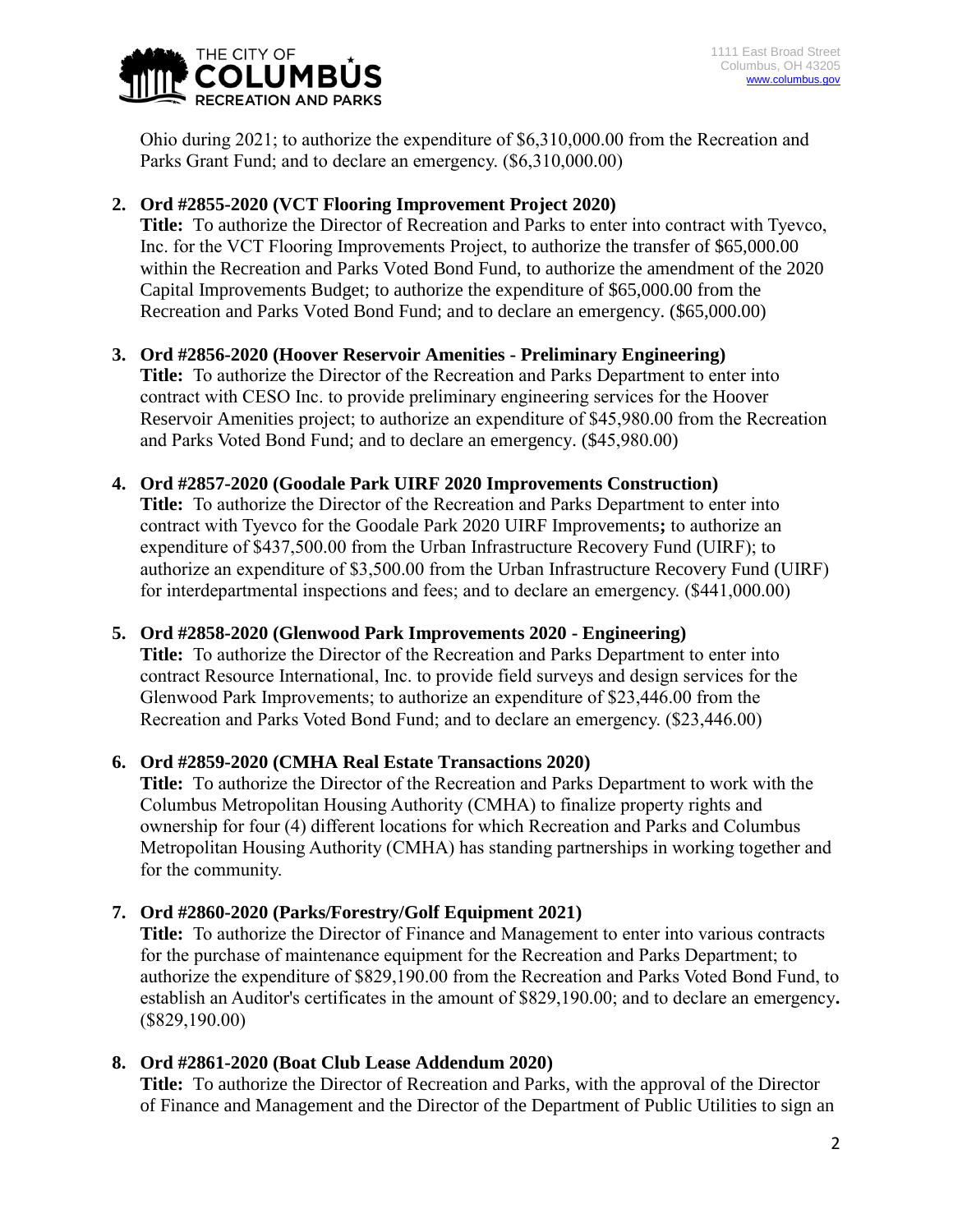

amendment to lease agreements with the Columbus Aqua Ski Club, East Shore Yacht Club, Scioto Boat Club, Buckeye Boat Club, Leather Lips Yacht Club, Hoover Sailing Club, Columbus Sailing Club, the Quarry Homeowner's Association, Hoovergate Homeowner's Association, Jewish Community Center, Hilliard Rowing Association, Dublin Crew, Upper Arlington Crew, Westerville Rowing, and the Ohio State Crew (Hereinafter "Boat Clubs").

#### **9. Ord #2862-2020 (Phase I 2020 Aquatic Capital Improvement Program)**

**Title:** To authorize the Director of the Recreation and Parks Department to enter into contract with Legat Architects, to provide capital planning and community engagement services for the Phase  $I - 2020$  Aquatics Capital Improvement Plan; to authorize an expenditure of \$306,560.00 from the Recreation and Parks Voted Bond Fund; and to declare an emergency. (\$306,560.00)

On a motion made by Commissioner Rothan and seconded by Commissioner Stull the Commission unanimously approved the Administration Agenda.

# **PARKS OPERATIONS & MANAGEMENT AGENDA**

**10. Ord #2854-2020 (Parks Maintenance Equipment - Dump Trucks and Mowers) Title:** To authorize the expenditure of \$189,480.00 for the purchase of the upfit of two (2) cab and chassis / One 4 x 2 F450 for Parks Maintenance Section and one 4 x 4 F450 for Sports Section of the Recreation and Parks Department (\$58,580.00). The completed vehicles will be two (2) dump trucks. This ordinance is also for the purchase of eleven (11) each propane mowers for Parks Maintenance Section (\$130,900.00).

On a motion made by Commissioner Stull and seconded by Commissioner Adair the Commission unanimously approved the Parks Maintenance & Management Agenda.

#### **CRP Foundation Update**

- Ohio Beverage Association Grant received
- Marketing Committee update; residents and CRP Foundation Board members are part of this committee
	- o Update on branding

#### **Division Updates**

- COAAA, Executive Director Cindy Farson
	- *o* Holiday Gift Drive update
	- *o* Mask distribution for seniors
	- *o* State funding; legislators are assisting
	- *o* COAAA Budget and CARES Funding for staff
	- *o* Alzheimer's special on television
	- *o* Grant received from Council
- Community Relations, Sophia Fifner
	- *o* Donations received for the Adopt a Center Program